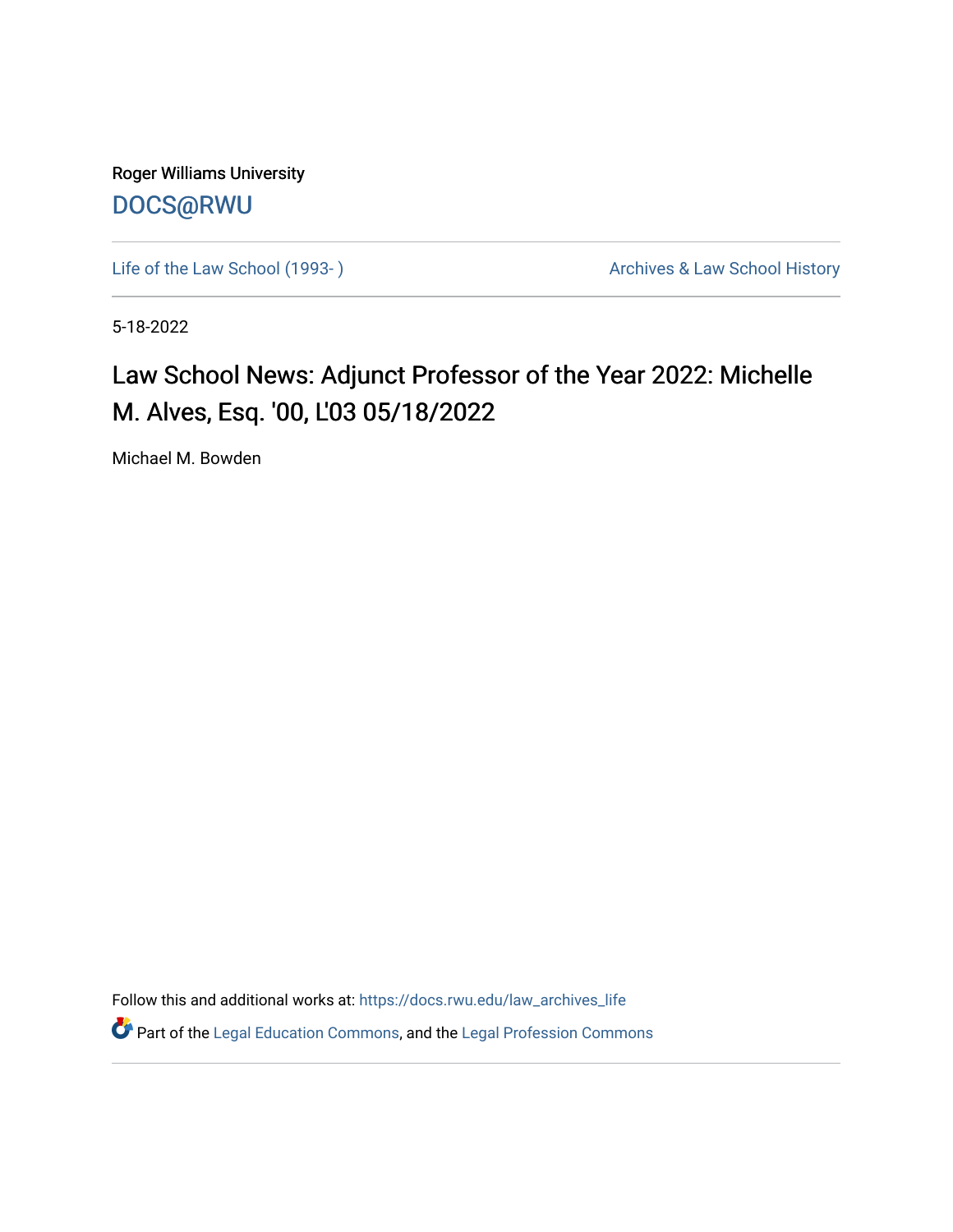## *Law School News*

## Adjunct Professor of the Year 2022: Michelle M. Alves, Esq. '00, L'03

A formidable 'Double Hawk' who serves as Chief of the Trial Division with the R.I. Public Defender, Alves has taught trial advocacy to 2Ls and 3Ls for eight years.



Michelle M. Alves, Esq., '00 L '03: Adjunct Professor of the Year 2022

A formidable 'Double Hawk' who serves as Chief of the Trial Division with the R.I. Public Defender, Alves has taught trial advocacy to 2Ls and 3Ls for eight years.

Michelle M. Alves, Esq., '00 L '03, Roger Williams University School of Law Adjunct Professor of Law, has been voted by the Class of 2022 as Adjunct Professor of the Year!